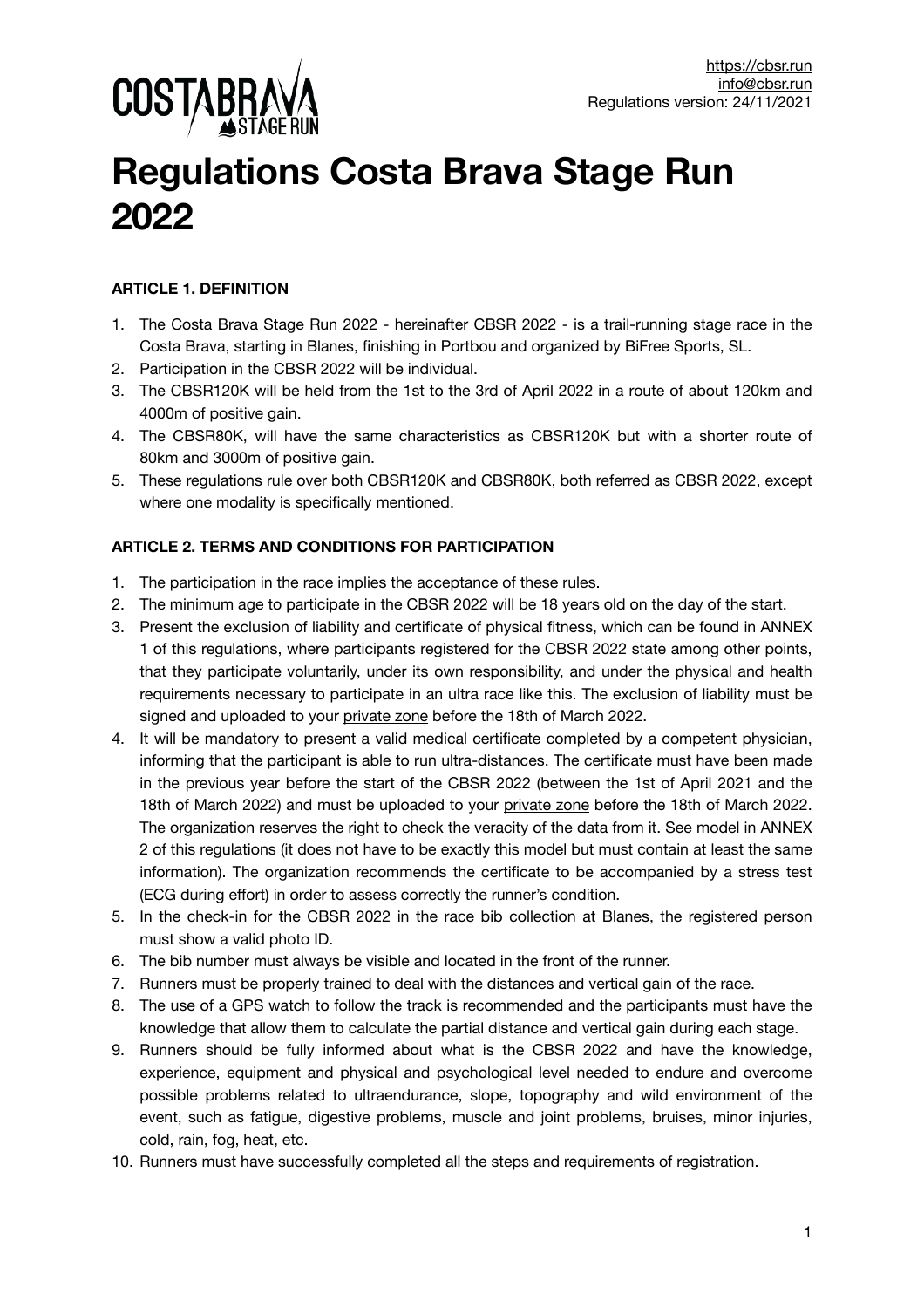

# **ARTICLE 3. REGISTRATION**

- 1. Registration can be processed only through the website of the organizer. Registration will only be considered valid when the 100% of the registration fee has been payed and the organizer have checked your data and compliance with all the conditions set out in these regulations.
- 2. The maximum number of participants to the CBSR 2022 will be 210 runners in both modalities (the organization reserves 10 extra spots for commitments).
- 3. In case of reaching the limit of participants, the organization will open a waiting list in order to create a sorted list by registration date, that will be used to fulfill the places spot that may become available in case of cancellation of the registration by a participant. The registration on the waiting list will cost 30€, which in case of obtaining a place will be subtracted from the cost of registration. If the runner does not get a spot to run the race, the 30€ will be returned before the 1st of April. If you wish to unsubscribe from the waiting list, you will need to send an email to [inscripcions@cbsr.run](mailto:inscripcions@cbsr.run) requesting the cancellation of the list and the return of the 30€.
- 4. Registrations can be formalized from the 26th of November 2021 until the 1st of March 2022, as long as the limit of participants provided in these rules has not been reached.
- 5. The **basic services** included in the registration are as follows:
	- Participation to the race: bib number and timing
	- Gift of participation to the CBSR (technical t-shirt among others) and goodie bag.
	- Medical service and runner insurance
	- Between 3 and 4 food-stations along the route and at the finish of each stage
	- Physiotherapy service at the finish line of each stage
	- Runner's guide (general information) with roadmap (maps and profiles) of each stage + GPS track of the route
	- Luggage transport from one stage to another
	- FINISHER gift (to all those who complete all stages of the CBSR always arriving within the time limits)

The PREMIUM option also includes:

- Accommodation in hotel with dinner and breakfast of the 1st and 2nd of April (shared double room both nights)
- Bus transport to the start of the 2nd and 3rd stage

#### 6. **Optional services** to registration:

• Optional hiring of a return bus to Blanes on the 3rd of April at the finish in Portbou (+20€).

#### PREMIUM option:

• Optional hiring of individual room (+60€). Limit of 25 spots in individual room.

#### BASIC option:

- Bus transport to the start of the 2nd and 3rd stage  $(+14)$
- Dinner of the 1st and 2nd of April (+40€)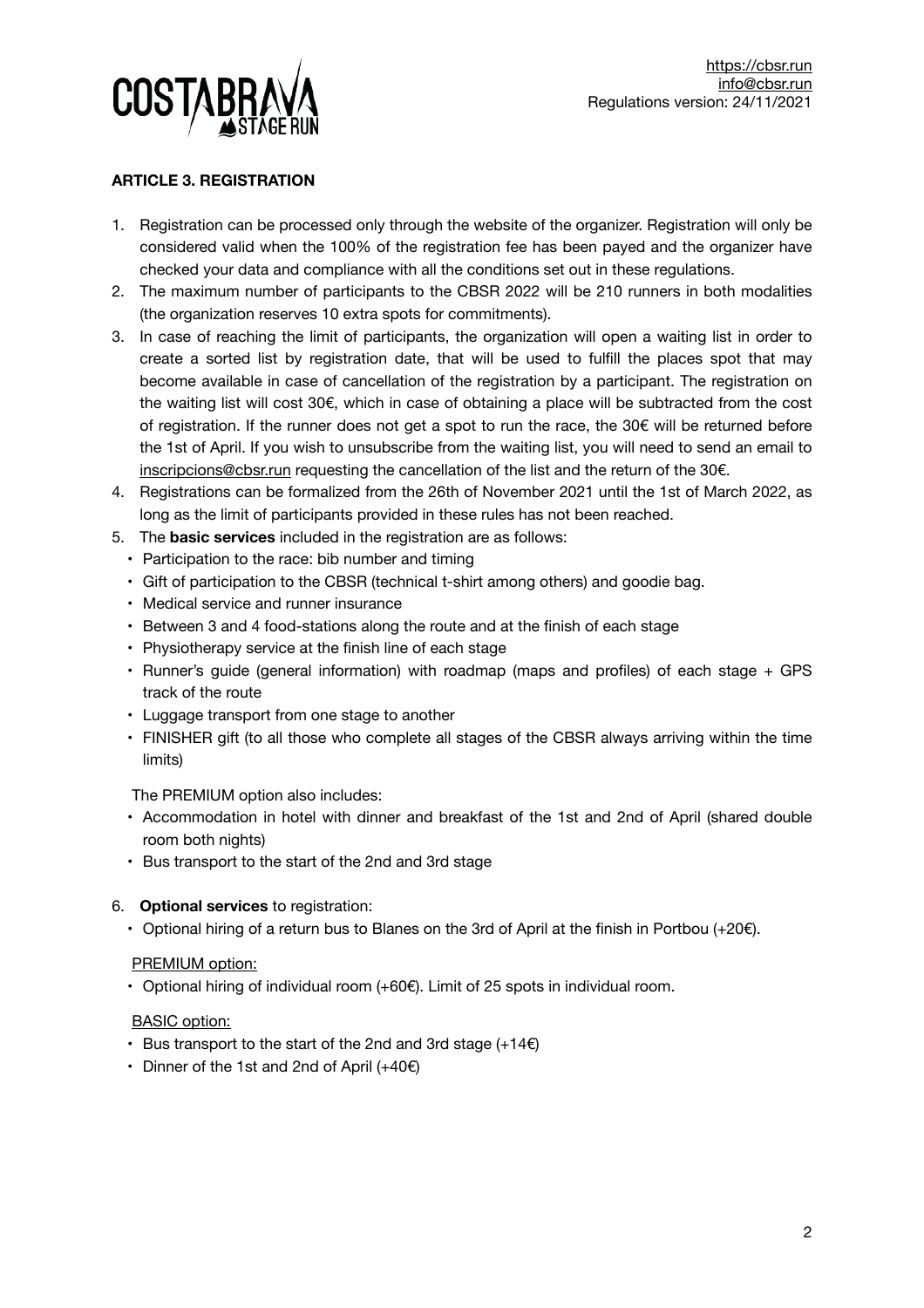

# **ARTICLE 4. REGISTRATION FEE AND OPTIONS**

Here are the prices of the different registration options. These prices may be subject to discounts and special offers that the organization consider.

- **BASIC:** With all the basic services of registration to the CBSR 2022, it does not include the transport to the start of the 2nd and 3rd stage (which may be hired for 14€), dinner of the 1st and 2nd of April (which may be added during the registration for  $40\epsilon$ ). It neither include accommodation which must be managed by the participant:
	- CBSR120K = **235€** (Taxes included).
	- CBSR80K = **220€** (Taxes included).
- **- PREMIUM:** With all the basic services of registration to the CBSR 2022. It includes the accommodation in hotel with dinner and breakfast of the 1st and 2nd of April (shared double room both nights):
	- **-** CBSR120K = **380€** (Taxes included).
	- **-** CBSR80K = **365€** (Taxes included).

## **ARTICLE 5. CHANGES, CANCELLATION, REFUND AND CANCELLATION GUARANTEE**

- 1. **Refunds for cancellation WITHOUT "cancellation guarantee":** registration may be cancelled independently of the reason with the following conditions:
	- 1. Refund of 75% of the total amount if the cancellation is until the 31st of January 2022.
	- 2. Refund of 50% of the total amount if the cancellation is between the 1st of February and the 18th of March 2022.
- 2. **Refunds for cancellation WITH "cancellation guarantee":** those who have purchased during registration a cancellation guarantee (additional cost of 35€) will receive a refund of 100% of the registration fee (not including the amount of the guarantee) provided that the cancellation is for a justified medical reason and presenting a medical certificate proving the cause that prevents the participation in the CBSR 2022. This guarantee ends on the 18th of March 2022.
- 3. In both cases, to request the cancellation it will be necessary to send an email to [inscripcions@cbsr.run](mailto:inscripcions@cbsr.run?subject=), being the date of reception the applied to establish the conditions of refund in accordance with these regulations.
- 4. In any case, cancellations from the 19th of March 2022 will lose the total amount paid.
- 5. Name changes in the registration will be allowed as long as they are communicated before the closing date of registration by sending an email to [inscripcions@cbsr.run.](mailto:inscripcions@cbsr.run)
- 6. We will allow changes from CBSR120K to CBSR80K or vice versa if they are communicated before the closing date of registrations. When changing from CBSR120K to CBSR80K, it will be mandatory to pay the difference the difference between the two modalities. Changes after the closing of registrations are allowed, however, the "Finisher" gift will not be guaranteed in those runners who have changed the modality after closing the registrations.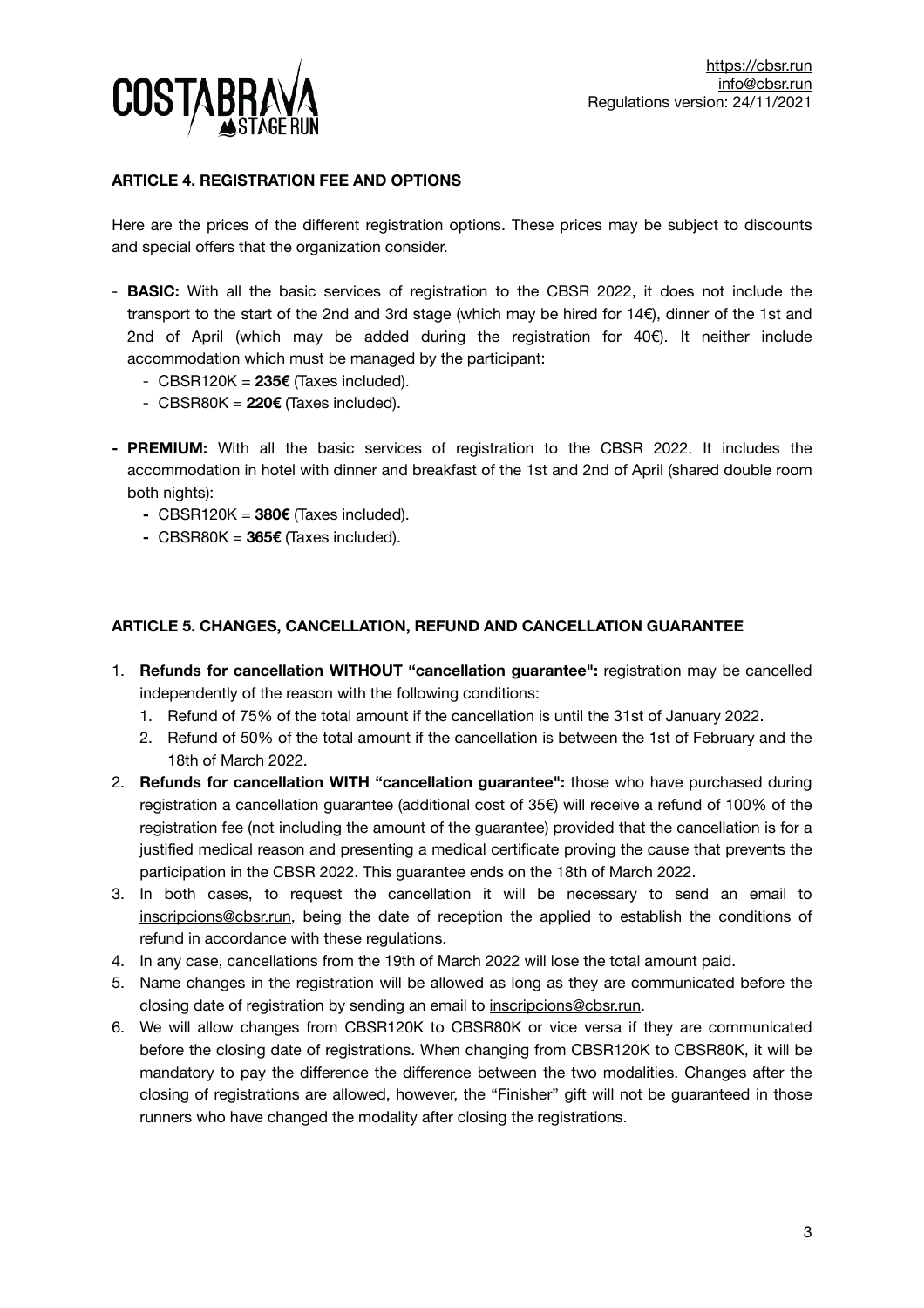

# **ARTICLE 6. CANCELLATION OF THE EVENT**

- 1. If the organization decides to cancel the event due to lack of registrations, the total amount paid will be refunded.
- 2. If the event has to be cancelled due to a major cause that has nothing to do with the organization, the organization will offer 2 options to the registered runners:
	- 1. Transfer of the registration to the next edition of the CBSR under the same conditions.
	- 2. Partial refund of 80% of the registration. The remaining amount can be totally used to register in any of the following 3 editions of the event.
- 3. The possibility of bad weather is part of the possible conditions to carry out the race and it will not be cause of cancellation of the event except in very extreme conditions that may seriously jeopardize the integrity of the participants.

## **ARTICLE 7. NEUTRALIZATION**

- 1. In case the day of the race, the forecasts are worse than those expected and are considered to put the runners in danger (such as electrical storm, lack of visibility, snow, ice, etc.), the start may be delayed by the organizers or it might be neutralized if it is already underway.
- 2. If after a few hours conditions do not improve, that stage of the CBSR 2022 could be suspended.
- 3. In this case, the runners will wait at the checkpoint where they were stopped and wait for the indications of the organization in order to be evacuated.

# **ARTICLE 8. ROUTE**

- 1. The race mainly follows the GR92 and Sea Walks with the objective of running as close to the sea as possible. The first stage of the CBSR120K will start in Blanes and finish in Tossa de Mar; the second stage will begin in Cala Rovira beach (Platja d'Aro) with the finish line in L'Estartit and the third will start in Roses and finishing in Portbou. The CBSR80K will have the same finish and route as the CBSR120K, with the exception of the start of the 2nd stage which will be in Canadell beach (Calella de Palafrugell), and the start of the 3rd stage in Cadaqués.
- 2. Two Natural Parks are crossed along the route: "Parc Natural del Montgrí, les Illes Medes i el Baix Ter" in the second stage, and "Parc Natural del Cap de Creus" in the third stage. Participants undergo, like any other visitor, the rules governing these protected areas. The organization will provide riders the rules of these protected areas and are not responsible for the actions of the participants in its passage through these protected areas.
- 3. Some sections are shared with traffic, therefore precautions must be taken at any time and traffic rules must be followed. Some of these sections can be neutralized, in which case the instructions of the volunteers or police must always be followed.
- 4. The GR92 and paths that follow the CBSR 2022 are public and open to the rest of walkers and runners who want to transit through them; respect to the other users will be required at all times.
- 5. A briefing explaining in detail the route of the next stage will be performed every day.
- 6. If case of changing the route, this will be reported during the briefing.
- 7. The distance, profile, food-stations and time limits of each stage can be found on the website of the event<http://cbsr.run>.
- 8. There might be surprise checkpoints (not announced in the website) carried out at any point of the route of any stage of the CBSR 2022.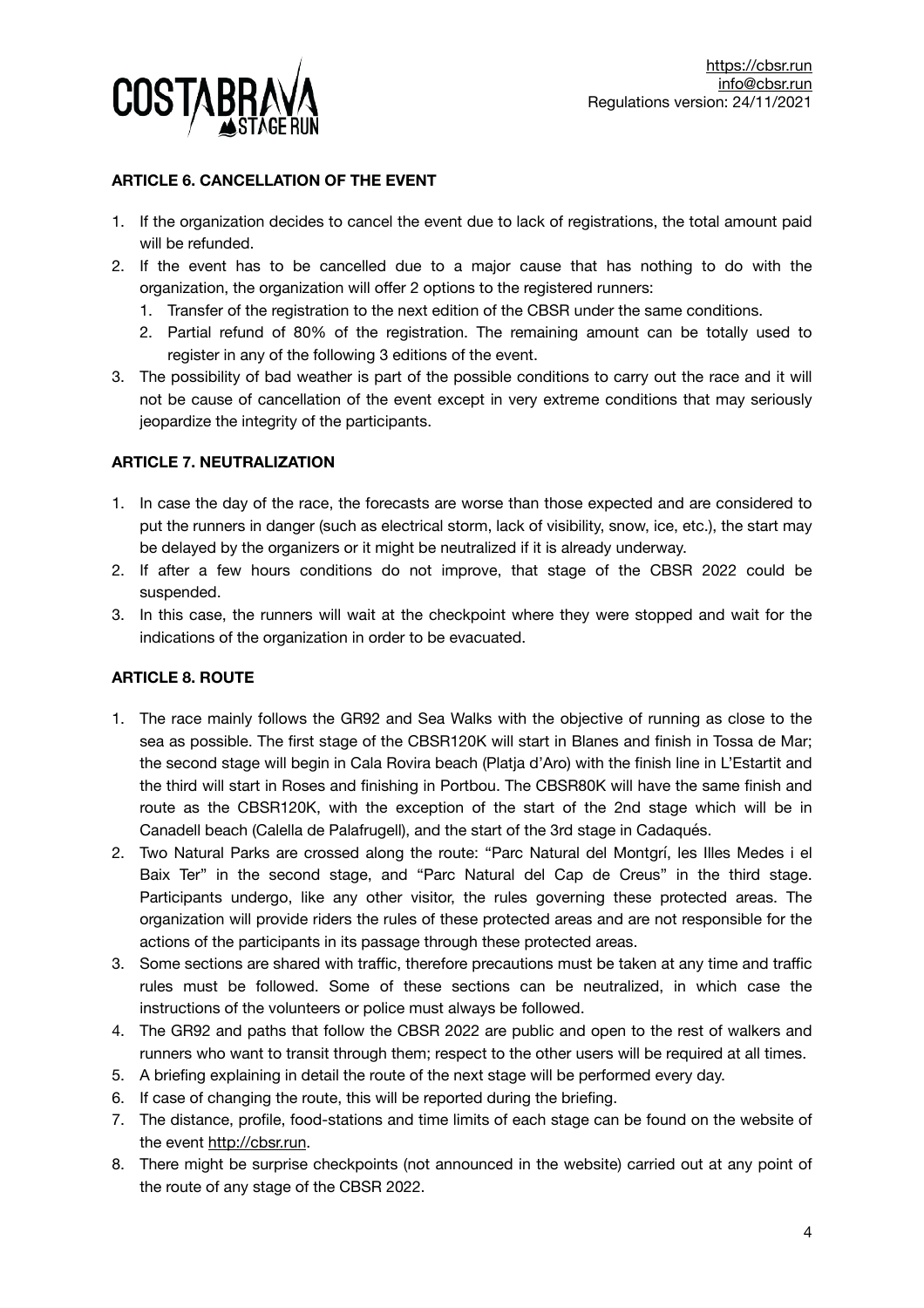

## **ARTICLE 9. MARKING**

- 1. The route of the CBSR 2022 will be marked with ribbons and will mainly follow the GR92 which is marked with the classical red and white paints of long-distance footpaths.
- 2. We recommended to follow the route with a GPS device as they provide extra security when following the route in bad weather conditions or in case of removal of the marking due to causes beyond the organization's control.
- 3. The organization will provide participants with the track of each stage, through a mail that will be sent a few days before the start of the race.
- 4. Each day the organization will notify during the briefing the sections where the race route deviates from the GR92, in order to pay greater attention in these sections.

# **ARTICLE 10. FOOD STATIONS**

- 1. The organization will provide two food-stations in the 1st stage and four food-stations (one every 10km) in the 2nd and 3rd stage. In the CBSR80K there will be two food-stations (one every 10km). These food-stations will be informed in the route section of the website. At the end of each stage there will always be a complete food-station for all participants.
- 2. Despite the presence of food-stations, each participant will be responsible for managing their own water and food needed to finish the route. The CBSR 2022 is an event that demands a high physical and mental training, a correct management of your own strength, as well as water and food. In this respect, it is highly recommended to have previous experience in long-distance mountain races.

# **ARTICLE 11. TIME LIMITS**

- 1. The time limits for each checkpoint will be published in our website and in the roadbook and will be based on an average speed of approximately 12min./km.
- 2. Participants reaching a checkpoint after the time-limit will be automatically disqualified from the stage. However, they can decide to complete the stage, but it will be under their own responsibility and provided that they hand the race bib to the responsible of the checkpoint.
- 3. Disqualification because of time limit won't mean the reimbursement neither total nor partial of the registration fee and won't prevent to participate in the following stage but they will no longer be considered "Finishers" of the CBSR 2022.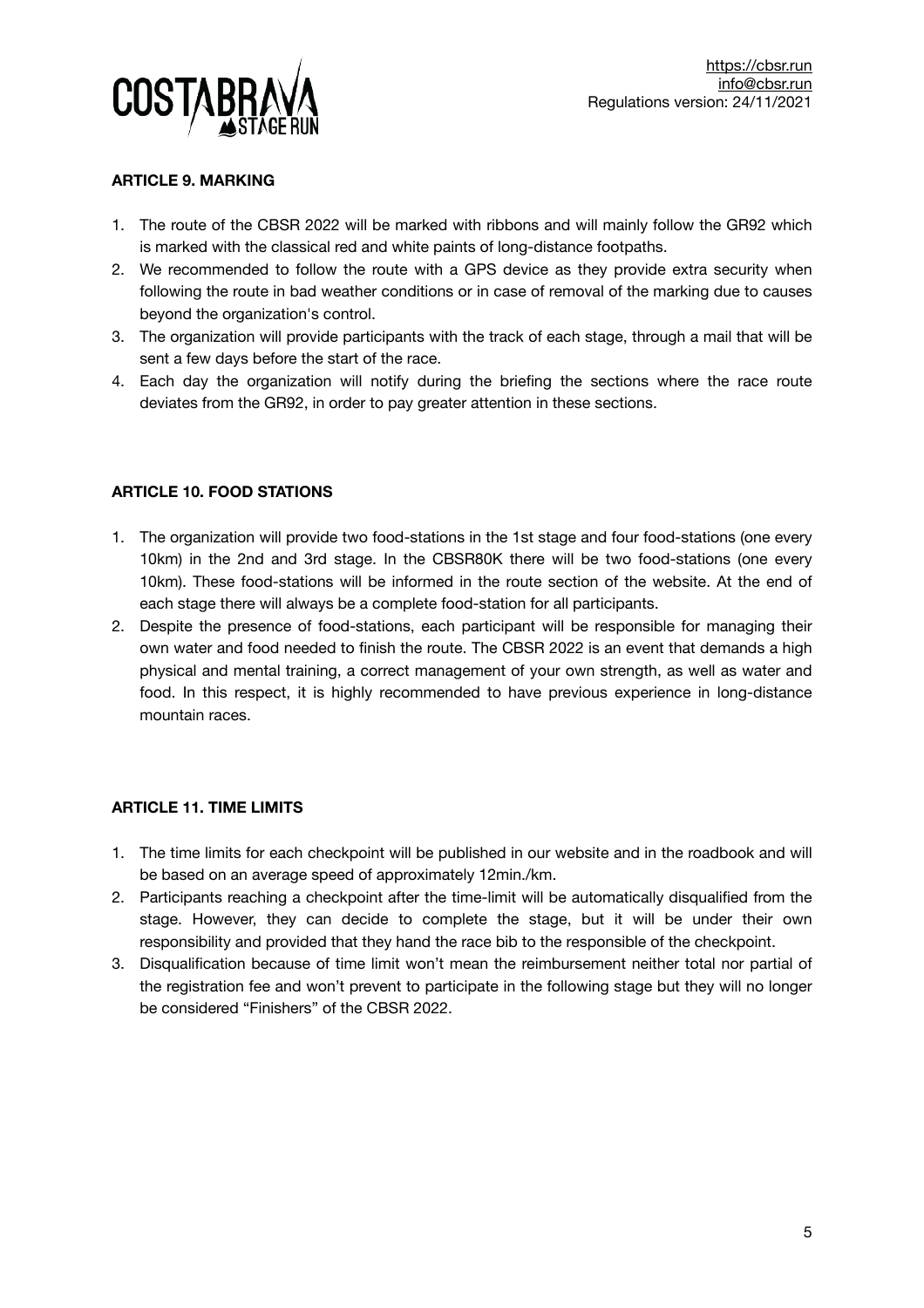

## **ARTICLE 12. WITHDRAWAL FROM THE RACE**

- 1. Runners that decide to withdraw from the CBSR 2022 must abandon at one of the checkpoints and notify the organization. Only a severe injury will be accepted as a reason to withdraw in a different point of the race, because this would imply either land or air rescue.
- 2. The organization only guarantees transportation of participants to the finish of the stage, when they abandoned in a checkpoint with motorized access.
- 3. The organization will not transport participants who have abandoned until the end of the stage, in order to ensure the optimal development of it.
- 4. The organization guarantees the accommodation (in the same option selected during registration) at all stages in case of withdrawal but cannot guarantee transportation between stages.
- 5. The organization and/or medical service may require a participant to abandon or force him to make a stop if they consider that he/she is in physical risk.
- 6. Withdrawal by any reason won't mean the refund neither total nor partial of the registration fee and won't prevent to participate in the following stage but they will no longer be considered "Finishers" of the CBSR 2022.

## **ARTICLE 13. CATEGORIES AND PRIZES**

- 1. Categories:
	- CBSR120K:
		- Men Overall.
		- Women Overall.
	- CBSR80K:
		- Men Overall.
		- Women Overall.
- 2. Awards:
	- Overall classification: trophy of the Costa Brava Stage Run to the top three finishers in the overall standings at the end of the 3 stages in Portbou.
- All participants who finish the race within the time limit will be recognized as "Finishers".
- 3. The organizer reserves the right to cancel a category if the minimum number of 10 runners is not reached.

#### **ARTICLE 14. TIMING AND CLASSIFICATIONS**

- 1. General classifications will be calculated adding up the times of all the stages. The final winners will be the ones who have needed less time to complete all the stages of the route.
- 2. The official results will only be those published in our web page:<https://cbsr.run/en/results/>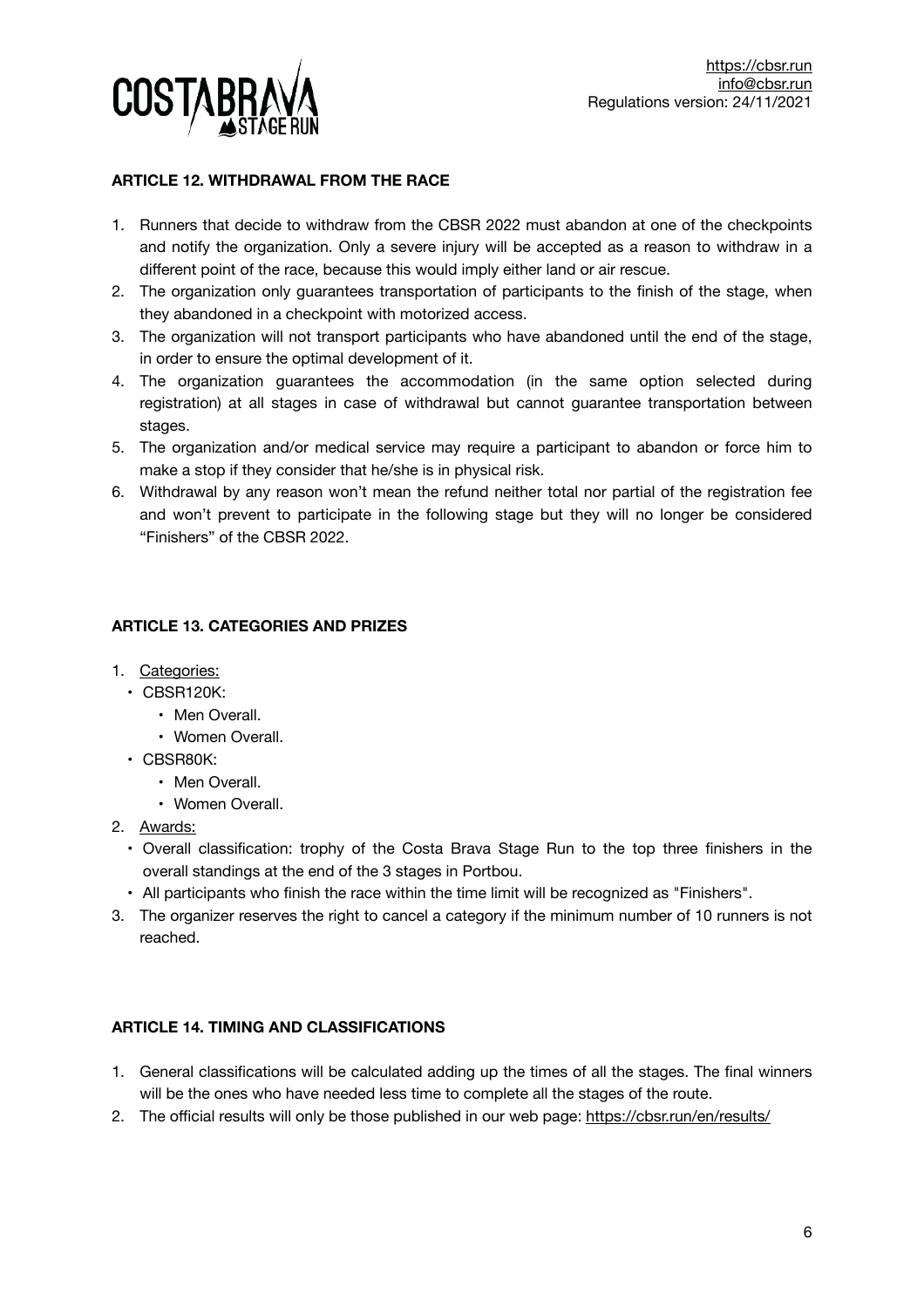

# **ARTICLE 15. MANDATORY AND RECOMMENDED EQUIPMENT**

It is mandatory to carry the following equipment during the entire competition:

- 1. Each runner must carry:
	- Trail running shoes with a tread that is suitable for running in alpine terrain.
	- Drinking containers and/or hydration packs with a minimum capacity of 1L (full at the start).
	- Cup to get drinks at food-stations (due to eco-responsibility no cups will be provided at foodstations for liquids).
	- Rescue blanket.
	- A mobile phone with a fully charged battery at the start of each stage and switch on during all the stage.
	- First-aid kit to cure small injuries.
	- Food reserve enough (minimum 500 calories at the start of each stage) in order to face unforeseen conditions.
	- Whistle (the bag's whistle is valid if it works correctly).
	- Personal ID.
- 2. Depending on the weather forecast it may be also mandatory to carry the following items (it will be announced during the briefing of the stage):
	- Technical gear for protection from the elements (water-proof and warm), with the basic rule that you will see no skin and enough to face bad weather conditions that may suddenly appear during the race.
	- Warm gloves, bandana and warm hat.
- 3. Recommended but not mandatory equipment:
	- GPS device with the track of the stage and a fully charged battery at the start of each stage.
	- Compass.
	- Roadmap with the stage route and profile (the organization will hand this material to the runners at the check in).
	- Trekking poles.
	- SPOT or another system of satellite localization.
	- Headlamp in good working condition with fully charged batteries.
	- Sunscreen.
	- Anti-chafing cream.
	- Sunglasses.
	- Cash.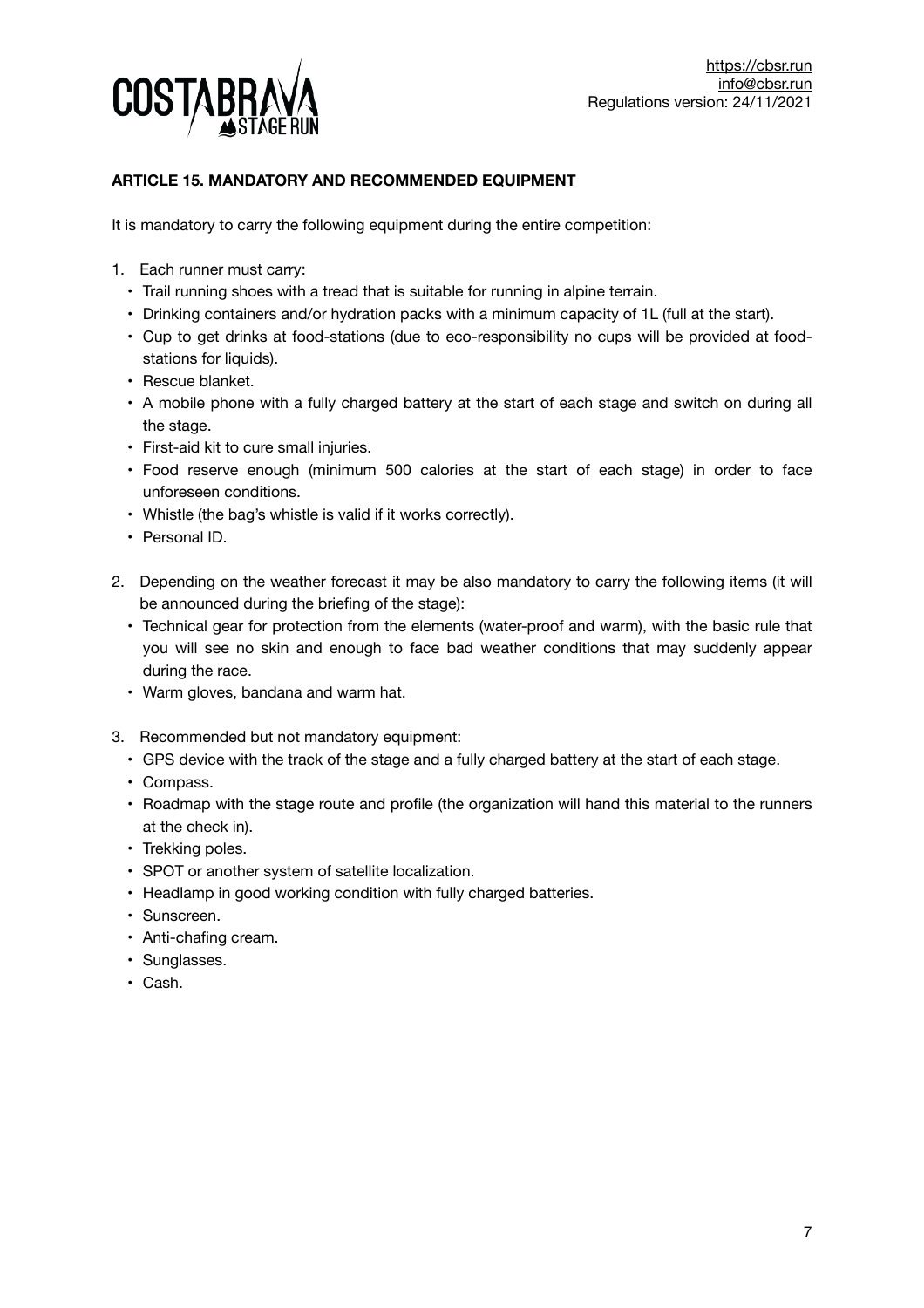

# **ARTICLE 16. JURY, COMPLAINTS, SANCTIONS AND DISQUALIFICATIONS**

- 1. The persons authorized to sanction will be: responsibles of the organization of CBSR 2022, doctors and those responsible for each food-station or checkpoint.
- 2. List of infractions (not limiting) that may incur penalties (with time or disqualification) to those who break them:
	- Breaking any of the points of these reglamentations.
	- Using any kind of mechanical tranportation/propulsion (except from trekking poles).
	- Leaving the marked route by the organization.
	- Wearing the bib number hidden, bent or not clearly visible.
	- Being accompanied by someone not registered to the race.
	- Getting help or provisioning from third parties (except in food-stations).
	- Using non-authorised transportation during the route of the stage.
	- Leaving garbage on the path.
	- Any behaviour or attitude that damages or harms the environment (including too much noise).
	- Showing unsportsmanlike practice.
	- Doping.
	- Missing any of the mandatory equipment at any time of the stage.
	- Not aiding a person experiencing difficulties (injured, exhausted, hypothermia, etc.).
	- Skipping a checkpoint.
	- Any other offence to the rules or ethics of the race.
- 3. Each one of these offences can be accumulated as many times as it is made.
- 4. The organization will name a jury for the race. This will be responsible for the correct compliance of the regulations that rule this race, applying the sanctions and/or disqualifications needed according to this rules.
- 5. The jury can decide to establish as many checkpoints as it considers necessary in each stage, without previous notification and without previously informing their location.
- 6. The members of the jury will also be responsible to evaluate possible complaints regarding the classification, sanctions and/or disqualifications. Complaints should be addressed to at least one member of the jury during the 30 minutes after the participant has completed the stage.
- 7. Disqualification won't mean the refund neither total nor partial of the registration fee.

# **ARTICLE 17. INSURANCE**

- 1. When registering for the event, all participants are getting a sports accident insurance according with the Sports Act approved by Legislative Decree 1/2000 of July 31st and that meets the requirements of the Act a) Insurance liability; b) Compensation for anatomical loss, functional loss or death, and c) unlimited health care to the accorded medical centers.
- 2. The organization is not liable and therefore the insurance shall not apply in case of illness, for any damage caused by carelessness or negligence of the participant, for breaching the laws, or for breaching of these regulations.
- 3. The insurance will cover the participant only from the 1st to the 3rd of April 2022.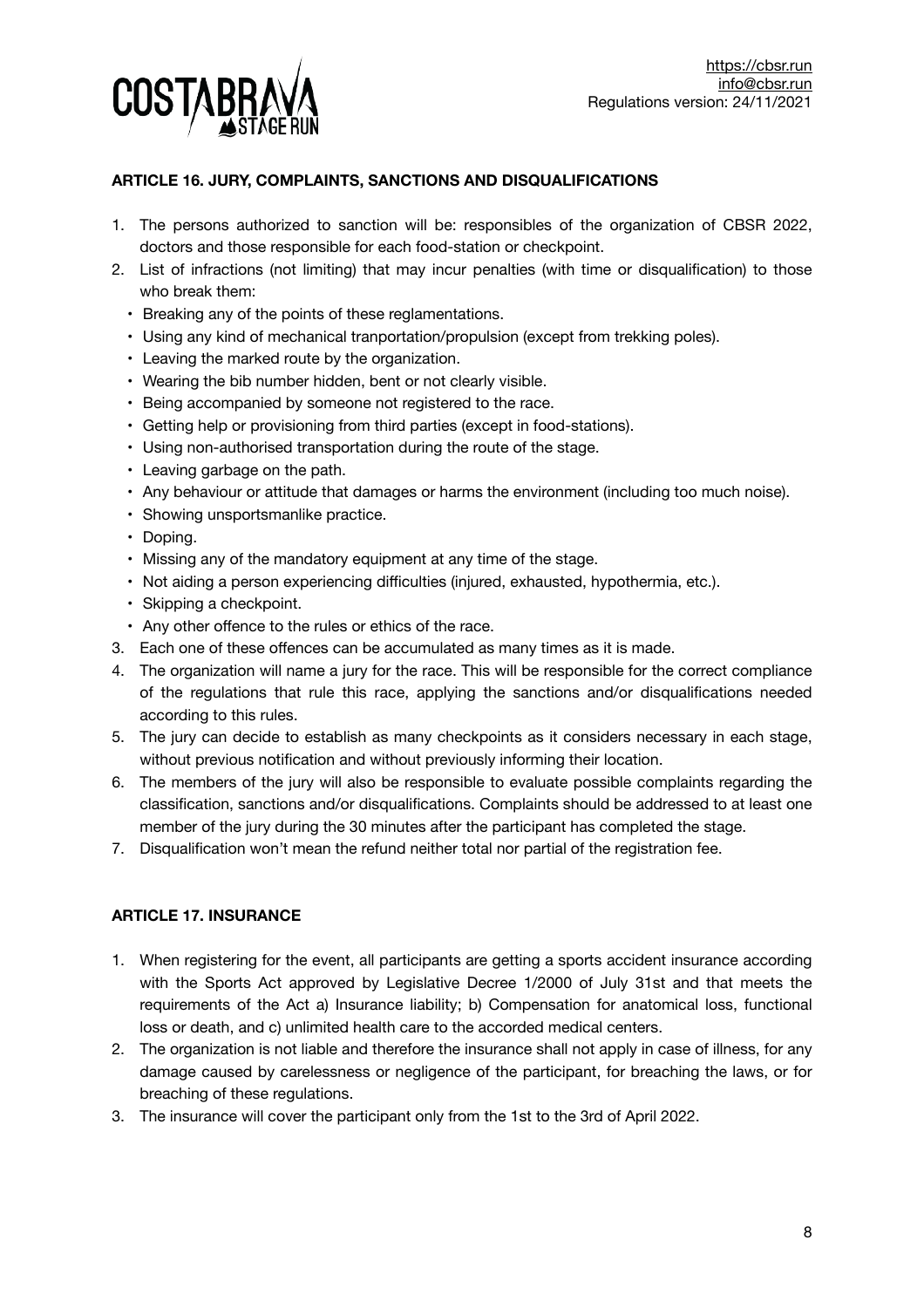

# **ARTICLE 18. SAFETY AND MEDICAL ASSISTANCE**

- 1. There will be several medical and safety teams coordinated with the national 112 emergency services by the central direction of the CBSR 2022.
- 2. There will be mandatory medical examinations at some points along the course, which may be random or general. Refusal by the runner to cooperate or being disrespectful with the medical personnel may result in immediate disqualification.
- 3. All participants will accept the medical decisions of the physicians and medical team, whose decision will prevail over all others. The physicians and caregivers may:
	- 1. Force to abandon any runner that they consider incapable of continuing, by invalidating their race bib number.
	- 2. Order the evacuation of any participant that they consider to be in danger.
	- 3. If necessary, order the hospitalization of a runner.
- 4. The race direction will never question the judgment or decisions taken by the medical team. The organization will not be liable for any consequence derived of the disobedience of the orders of the medical team by a runner.

#### **Emergencies during the race**

- 5. All runners have the obligation to provide assistance to other participants in need, according to their own capacities and knowledge. Not doing so implies committing a serious punishable offence of "non-assistance to a person in need".
- 6. In the event that the runner or a running mate cannot reach the next aid station due to a medical emergency or any other kind of emergency, the following instructions must be followed:
	- 1. If there is mobile network: Dial the telephone number appearing on the roadmap, describe the situation and follow the instructions.
	- 2. If there is NO mobile network: Dial 112 and inform them as follows:
		- 1. You participate in the CBSR2022.
		- 2. Your location (approximate).
		- 3. Problem or medical emergency affecting you or your running mate.
		- 4. Name and race bib number of the person affected (your own or that of your mate if you are assisting him/her).
- 7. It is important to consider that the medical/rescue teams might take some time, to bring aid or rescue in case of need. Therefore, the following instructions must be followed:
	- 1. Move to a point where there is mobile network, so you can be in permanent contact with the race director. Do so ONLY IF IT IS POSSIBLE and NEVER LEAVING THE ROUTE.
	- 2. Be accurate when describing the situation: different types of resources will be mobilized based on the information you provide when requesting assistance, so it is important that this information is as accurate as possible.
	- 3. Do NOT leave the route track; otherwise it would be very difficult to locate you.
	- 4. When planning your gear, you should prepare yourself for situations of very slow pace or even of long wait in adverse weather conditions.
	- 5. Always inform about any change occurring between the moment of the phone call and your location by aid teams.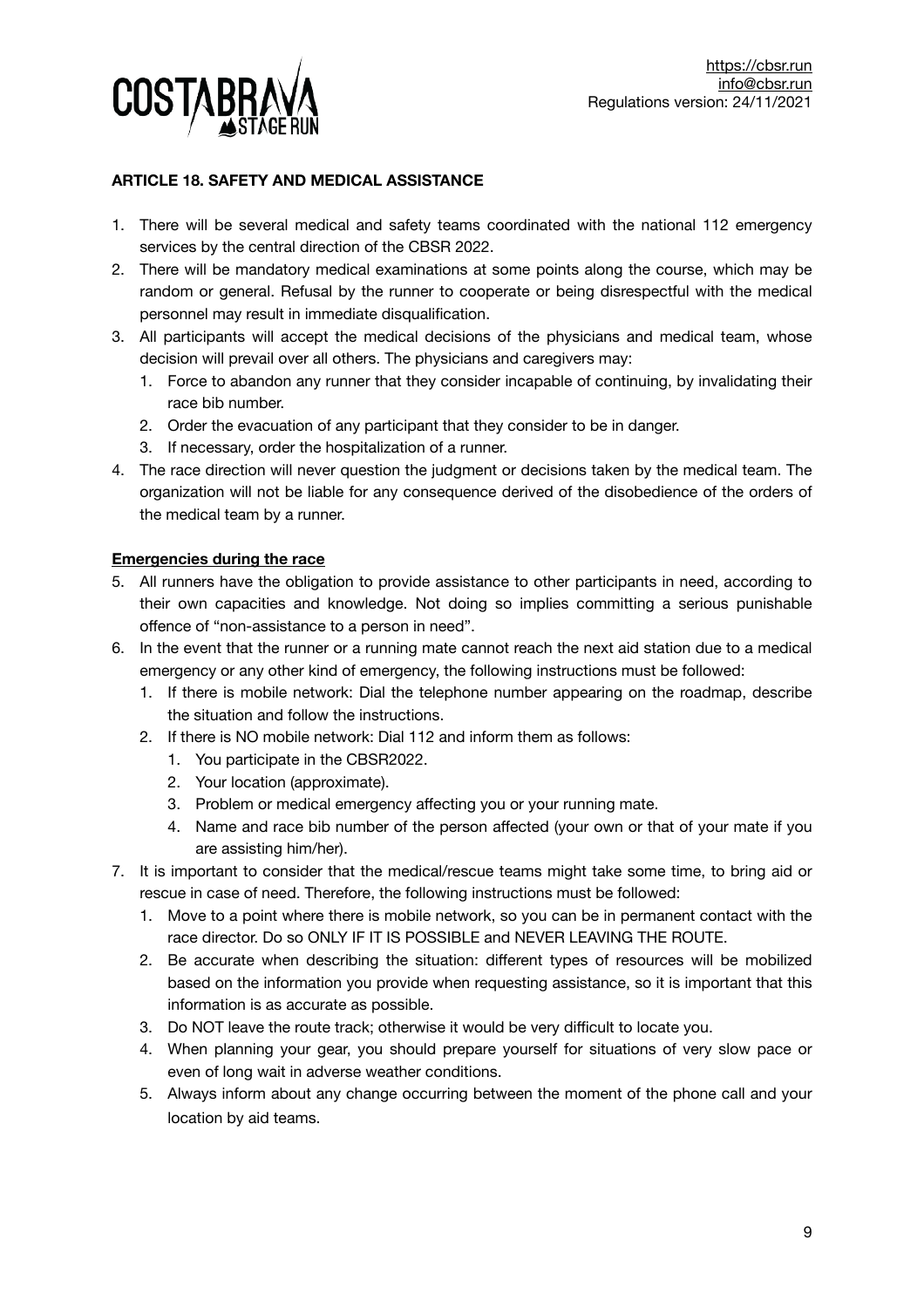

## **ARTICLE 19. FAMILY AND FRIENDS**

- 1. The organization will provide participants the opportunity to register family and friends who wish to follow them during the CBSR and sharing dinner and/or accommodation with them. This option is only available for family and friends of registered runners and the name of the runner must be indicated in the registration form.
- 2. Registration of family and friends can be processed only through the website of the organizer. Registration will only be considered valid when the 100% of the registration fee and the organizer have checked your data.
- 3. Registrations can be formalized from the 26th of November 2021 until the 1st of March 2022.
- 4. Registration fee for the Family & Friends package:
	- Here are the prices of the different registration options. These prices may be subject to discounts and special offers that the organization consider.
- **BASIC:** It only includes the dinner of the 1st and 2nd of April. It does not include accommodation, breakfast, lunch and transportation, which must be managed by you = **40€ per person** (Taxes included).
- **- PREMIUM:** It includes the accommodation in hotel with dinner and breakfast of the 1st and 2nd of April (shared double room both nights). It does not include lunch and transportation, which must be managed by you = **135€ per person** (Taxes included).
- 5. Cancellation, refund, cancellation guarantee and cancellation of the event:
	- 1. **Refunds for cancellation WITHOUT "cancellation guarantee":** registration may be cancelled independently of the reason with the following conditions:
		- A. Refund of 75% of the total amount if the cancellation is until the 31st of January 2022.
		- B. Refund of 50% of the total amount if the cancellation is between the 1st of February and the 18th of March 2022.
	- 2. **Refunds for cancellation WITH "cancellation guarantee":** those who have purchased during registration a cancellation guarantee (additional cost of 15€) will receive a refund of 100% of the registration fee (not including the amount of the guarantee) provided that the runner to which the registration is linked, presented a medical certificate proving the injury that prevents his/her participation in the CBSR 2022. This guarantee ends on the 18th of March 2022.
	- 3. In both cases, to request the cancellation it will be necessary to send an email to [inscripcions@cbsr.run](mailto:inscripcions@cbsr.run?subject=), being the date of reception the applied to establish the conditions of refund in accordance with these regulations.
	- 4. In any case, cancellations from the 19th of March 2022 will lose the total amount paid.
- 6. Cancellation of the event policies are the same as those stipulated in article 6 of this regulation.
- 7. The companions of the runner implicitly accept articles 20, 21, 22 and 23 of this regulation on image rights, data protection, jurisdiction and modification respectively, which apply equally to both runners and companions.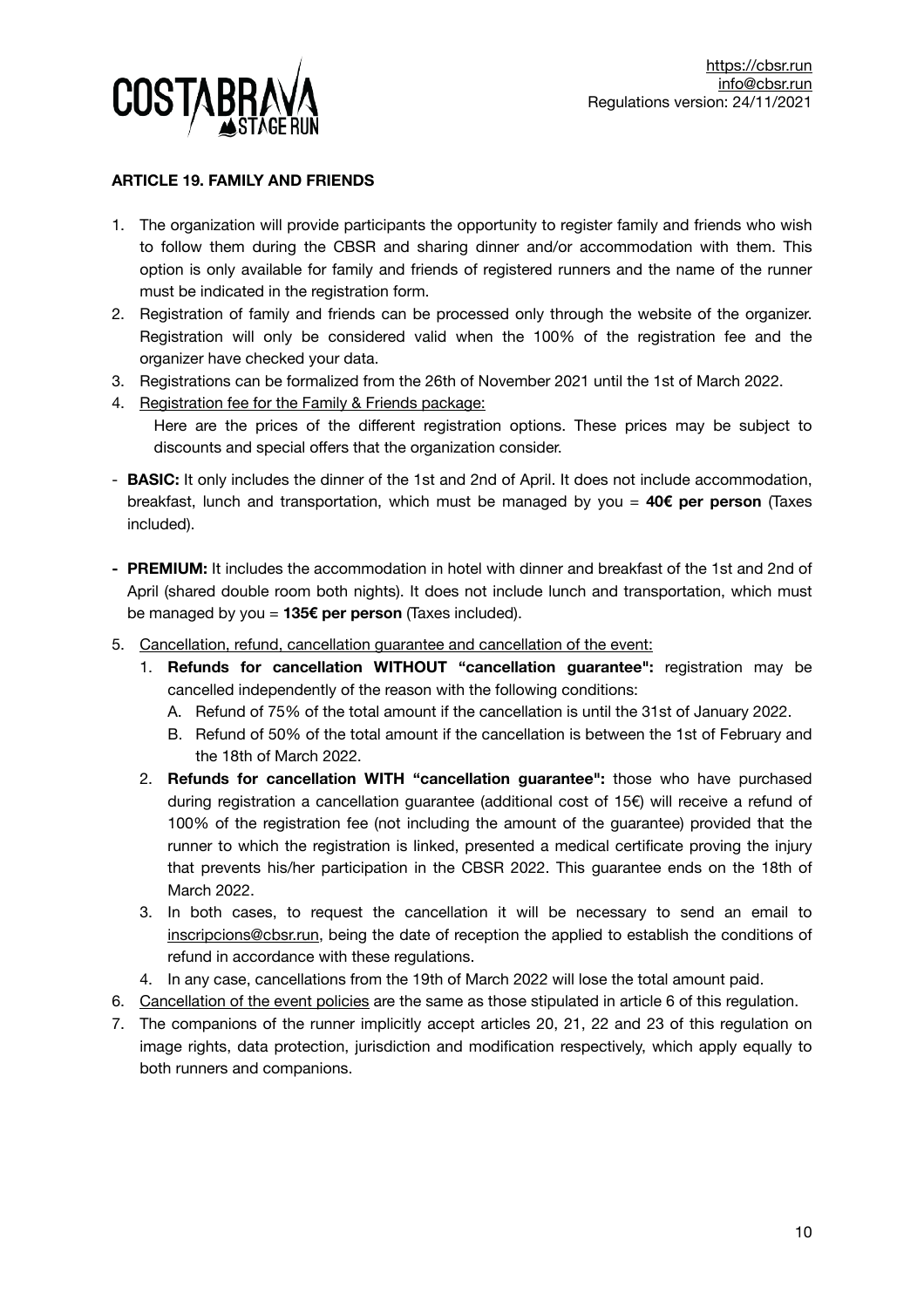

## **ARTICLE 20. IMAGE RIGHTS**

- 1. Image rights are recognized in Article 18.1 of the Spanish Constitution and regulated by Law 5/1982, of May 5th on the right to one's honor, personal and familiar privacy and to one's image; and also by the provisions of Organic Law  $15/1999$  of December  $13<sup>th</sup>$  on Personal Data Protection.
- 2. Accepting the present regulations mandatorily involves that the participant/family&friends authorizes BiFree to take photographs and filming their participation in the CBSR 2022. In addition, the participant consents the publication, commercial and advertising exploitation of the images taken during the CBSR 2022 -including those images in which the participant is clearly identifiable- without any right of economical compensation for the runner/family&friends. Images will not be used for any other purposes than those stated before.
- 3. All the participants/family&friends waive their image rights during the CBSR 2022.

## **ARTICLE 21. PERSONAL DATA RIGHTS**

- 1. In accordance with the provisions of the Organic Law 15/1999 of December 13th on Personal Data Protection, the participant's and family&friend's personal data will be included in a private folder owned by the organization. The data will be used for the management, organization, realization and communication of sport events, publication of results and ensuring the safety of participants. The data will be used by the organizers and other companies or organizations collaborating with the management of the race like insurance, medical service, registrations and classification management and others.
- 2. Participants and family&friends are responsible of the veracity and accuracy of the data provided and they may exercise their rights to access, rectify, cancel or oppose their personal data in accordance with the Organic Law 15/1999 December 13th. In order to exercise their rights, the may send an email to the address [info@cbsr.run](mailto:info@cbsr.run?subject=).
- 3. The data waive is effective from the the moment of registration to the event.

# **ARTICLE 22. STATUTE OF LIMITATION**

1. Any claim by the participant/family&friends towards the organizer BiFree, irrespective of its legal ground, shall be statute-barred after one year from the contractually specified end of the event. The legal and contractual relationship between the participant/family&friends and BiFree shall be entirely subject to spanish law. The legal place of jurisdiction for any settlement of dispute(s) is Girona, Spain.

## **ARTICLE 23. MODIFICATION OF REGULATIONS**

- 1. Registration for the event either as a participant or accompaniant implies understanding and accepting these rules and regulations at the moment of registration to the event.
- 2. The content of this regulation may be amended if the organizer finds it necessary for the correct development of the event.
- 3. In case of any relevant modification, it will be duly informed through the web.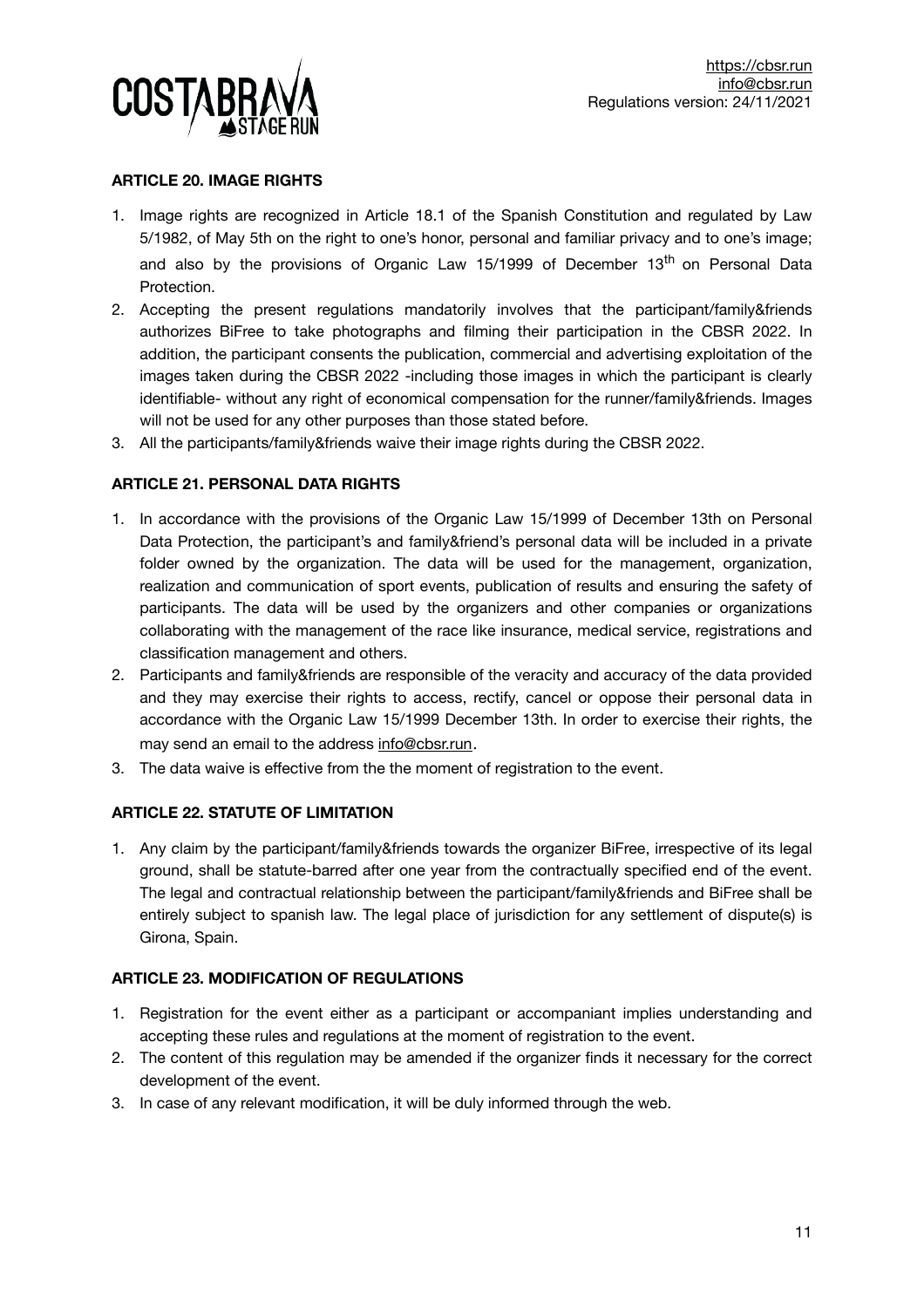

# **Annex 1: Exclusion of liability for the CBSR 2022**

I, the undersigned, the undersigned, the state of the state of the state of the state of the state of the state of the state of the state of the state of the state of the state of the state of the state of the state of the STATE:

- 1. That I have read, understood and fully accept the rules and regulations governing the event called Costa Brava Stage Run in which I take part, that will take place between Blanes and Portbou from the 1st to the 3rd of April 2022. These rules and regulations are published at the official website of the event <http://cbsr.run>.
- 2. That I am sure of being sufficiently prepared (physically and psychologically) to take part of the race. I follow the appropriate medical controls to guarantee that I enjoy good health, not suffering from any disease, allergy, physical defect, lesion or cardio-respiratory disorder advising against taking part in the CBSR 2022.
- 3. That I am fully aware of the difficulties of the event, its route, profile and distance; which I have previously consulted at the event website [http://cbsr.run.](http://cbsr.run)
- 4. That I am aware that this type of event entails an additional risk for the participants. I therefore state that I am taking part in the event of my own free will and at my own initiative, and I fully assume the risks and consequences derived from my participation.
- 5. That I have sufficient knowledge and technical skill to guarantee my own safety in the environment and conditions of autonomy in which the event takes place. I also have the sports and safety gear required by the organization for the days of the event; and I guarantee that it is in perfect condition, that I know how to use it properly, and that I will wear it/carry it on my person during the entire event.
- 6. I commit to obey the rules and safety protocols established by the organization of the CBSR 2022; and to behave responsibly, avoiding conducts that increase risks to my physical or psychological integrity. I will follow the instructions and comply with the decisions taken by the responsible persons from the Organization (jury, doctors and organizers) with respect to all aspects of safety.
- 7. That I authorise the Medical Services of the event to perform on my person any medical procedure or diagnostic test that they deem appropriate in any moment of the event, whether or not I have requested it myself. Whenever requested by them, I undertake to abandon the event and/or allow my hospitalization, if they deem it necessary for the sake of my health.
- 8. That I authorise the event organizer to take and use any photography, film or recording of my person taken during the event, providing they are exclusively related to my participation in the event; and that I will not receive any compensation in return.
- 9. That before or during the event, I will not consume any prohibited substances considered as doping substances by the athletics and mountaineering federations. I am aware that the organization may oblige the first three classified participants of each category per race to undergo an anti-doping control.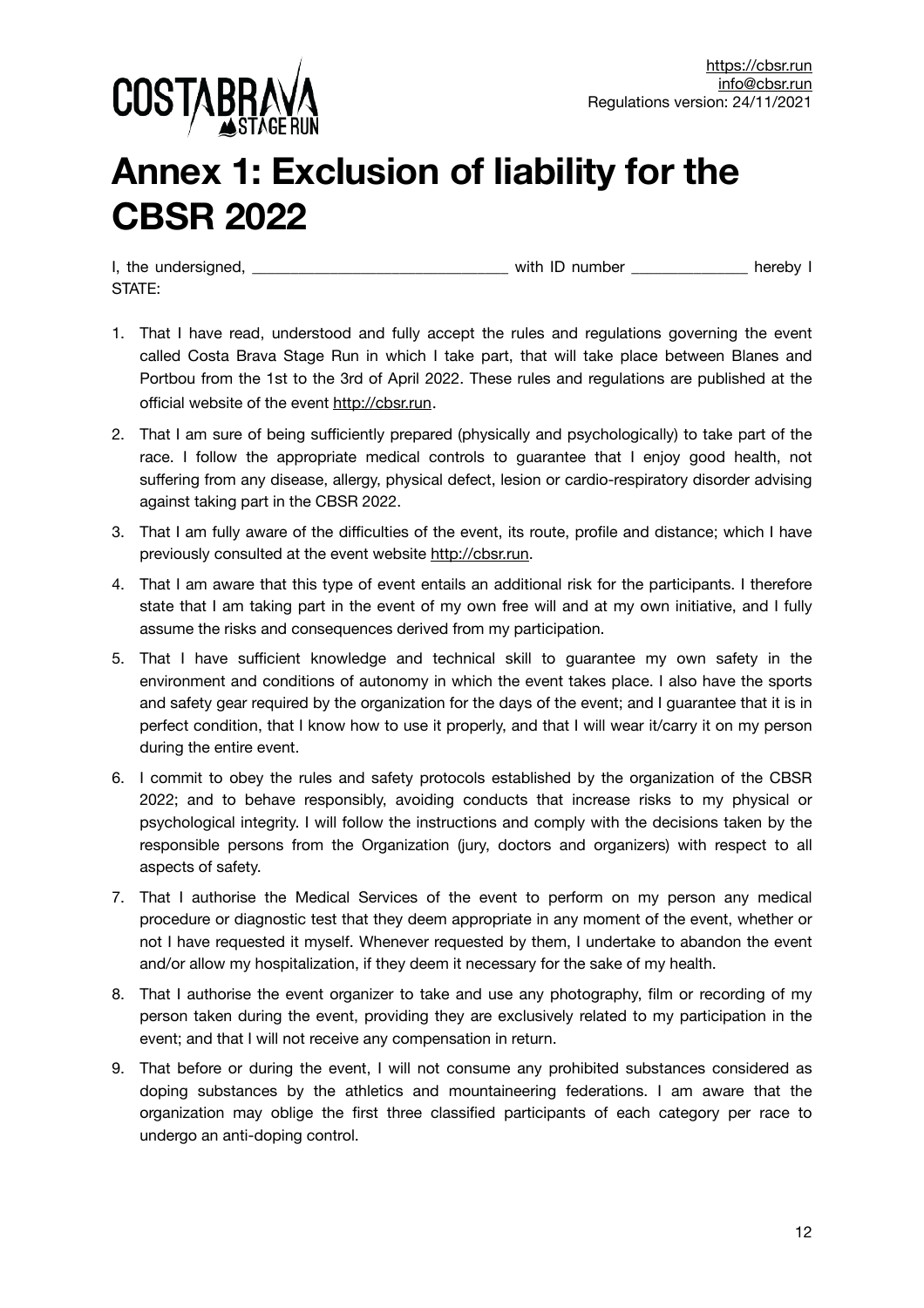

- 10. That I am aware that my race bib is personal and non-transferable, therefore I will not cede it or sell it to any other person in any case, even in the case that I cannot assist to the event.
- 11. That I am taking part in the event on my own free will and on my own responsibility. Therefore, I exonerate of any responsibility the organization, its collaborators, sponsors and any other participants, exempting them from any liability for any physical or material harm that may occur to me, and therefore, I waive my right to file a report or claim against the mentioned parties.
- 12. That I undertake to follow the general guidelines of respect for nature and for other persons. Said guidelines are described below:
	- a) To exercise caution and follow the established rules when moving along trails and roads which are open to traffic.
	- b) To slow down in the presence of persons, animals or vehicles.
	- c) To not cause any alterations in the processes and natural functioning of the ecosystems.
	- d) To not cause any deterioration to the biotic, geological or cultural resources, or in general to the landscape.
	- e) To dodge or avoid environmental sensitive areas.
	- f) To perform any physiological needs in appropriate places, or in any case, out of water and far from passage or meeting points.
	- g) To not light any fire or cause any situation of risk of fire.
	- h) To not use or install any type of structure or element that leaves a permanent trace on the environment.
	- i) To not trash or abandon objects or solid or liquid waste out of the places specifically provided for disposing of such objects or waste.
	- j) To not leave the route established by the organization.
	- k) To close any livestock fencing that I had to open to go through.

In (city) \_\_\_\_\_\_\_\_\_\_\_\_\_\_\_\_\_\_\_\_\_\_\_\_\_ , on the \_\_\_ of \_\_\_\_\_\_\_\_\_\_ 20\_\_.

Signature:

Name and ID number:

\*Upload the exclusion of liability to your [private zone](https://cbsr.run/en/private-zone/) before the 18th of March 2022.